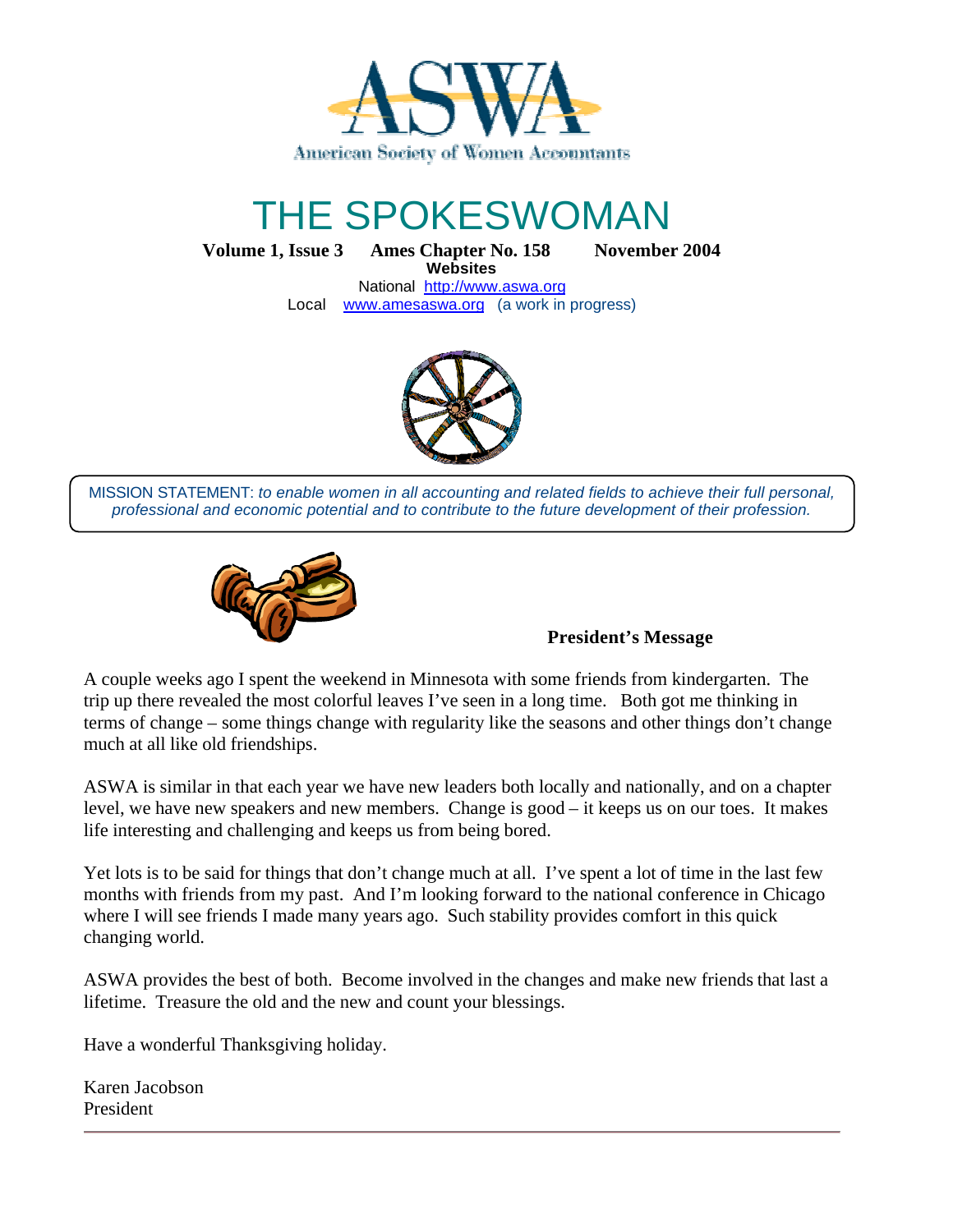As Program Committee, we are implementing a **"Standing Reservation List"** for members who would like to be confirmed as attending each meeting. This means that these members will NOT need to RSVP for the meal count. However they will need to let us know if they WILL NOT be attending. If the Chapter has to pay for a meal for a person with a standing reservation when they are not present and have not notified us they will not be attending, that member is responsible for paying for that meal. We will have the "Standing Reservation List" published with each newsletter. You can be added or removed from this list at anytime by contacting us.

If you are interested in be included on the Standing Reservation List or have questions, please email Marsha at marsha.peterson@mchsi.com or Kate at cmulder@nev.hfmgt.com. We will begin the Standing Reservation List in November.

Marsha Peterson and Catherine (Kate) Mulder, Program Co-Chairs

## **November Meeting Notice**

### **Wednesday, November 17, 2004**

Starlight Village Buford's Restaurant 2601 East 13<sup>th</sup> Street Ames, IA

Networking 5:30 Speaker 6:00 Dinner/Meeting 7:00

**Topic: Excel Pivot Tables Speaker: Joel Ryboldt** 

#### **Dinner Reservations by noon Tuesday, November 16, 2004 Karen Jacobson 515-733-4325 (ext 213) Email:** karen@bethanylife.org

### **Standing Reservation List**

Cindy Sippel Jan Duffy Karen Jacobson Kate Mulder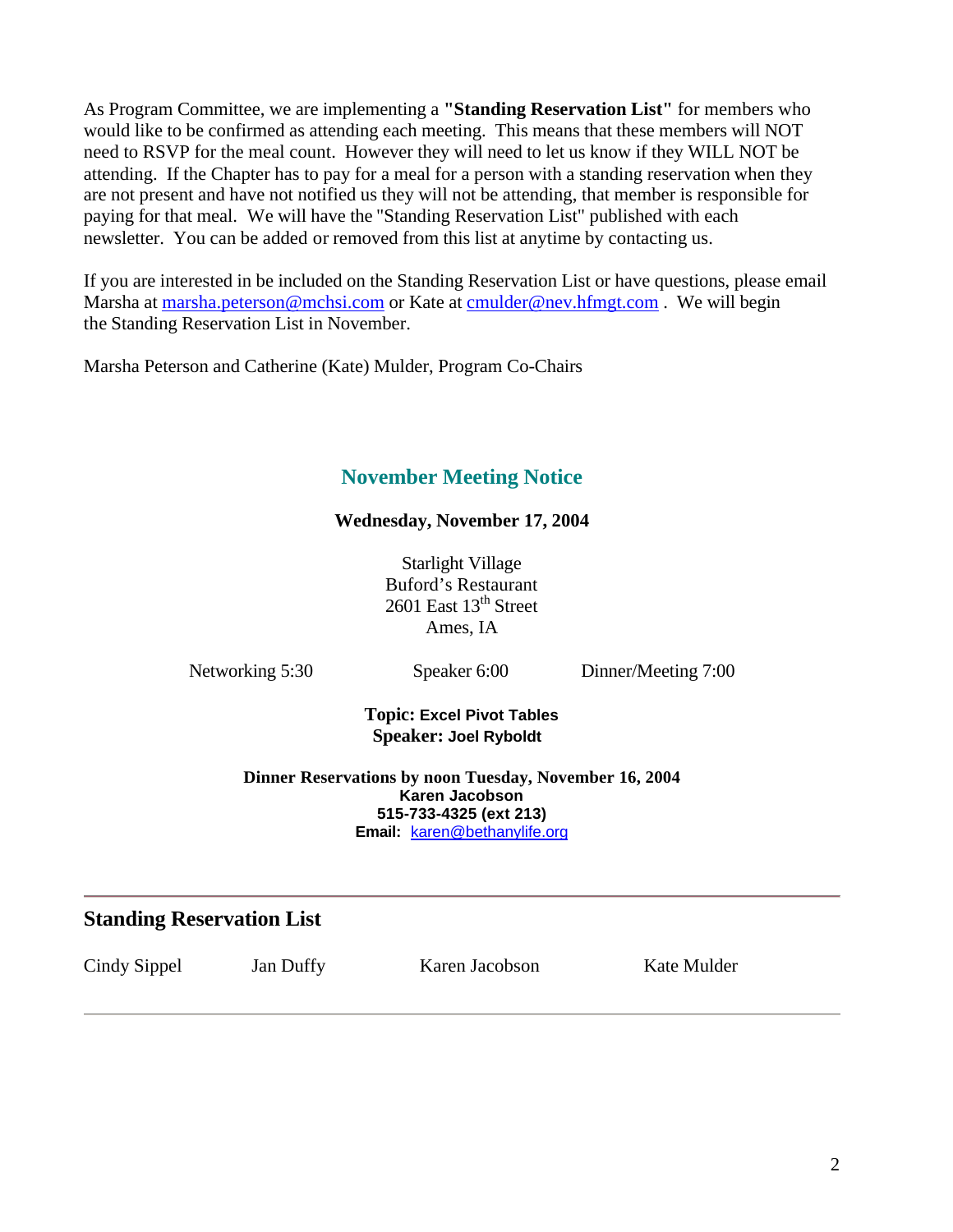### **Christmas Party**

December is just around the corner and that means our annual Christmas Party. This is one of the most fun events of our year. For the many new members we have, our annual Christmas Party is one of fun and fellowship – and a time to raise lots of money for the Scholarship Fund. Kate Mulder has graciously offered to hostess the party at her home in West Ames. We all bring something to eat and then have some fun activity. We also open our checkbooks to raise money for scholarships. Plan now to attend on December 15<sup>th</sup>. We will talk more about it at the November meeting.

### **Coming Attractions**



#### **Member Meeting Dates Speaker/Topic**

Wed. January 19, 2005 Tax Update Wed. March 16, 2005 Malls Wed. April 20, 2005 Paperless Office Wed. June 15, 2005 Effective Networking

Wed. December 15, 2004 Christmas Party (no regular meeting) Wed. February 16, 2005 Effective Interpersonal Communication Wed. May 18, 2005 Computer Technology Security

**Coming Attractions**



#### **Networking Luncheons**

RSVP to Jan Duffy at 294-1481 or 232-2213........ jduffy@iastate.edu

| Date                  | Location              | Time  | RSVP by noon on: |
|-----------------------|-----------------------|-------|------------------|
| Tuesday, November 30  | Wallabies             | 12:00 | November 29      |
| Thursday, December 30 | Aunt Maude's          | 12:00 | December 28      |
| Friday, February 5    | Dublin Bay            | 12:00 | February 4       |
| Wednesday, March 2    | The Mandarin          | 12:00 | March 1          |
| Monday, April 4       | <b>Red Lobster</b>    | 12:00 | April 3          |
| Thursday, May 5       | <b>Hickory Park</b>   | 11:45 | May 4            |
| Monday, May 30        | Panera                | 11:45 | May 29           |
| Wednesday, July 6     | Cazador's (west Ames) | 12:00 | July 5           |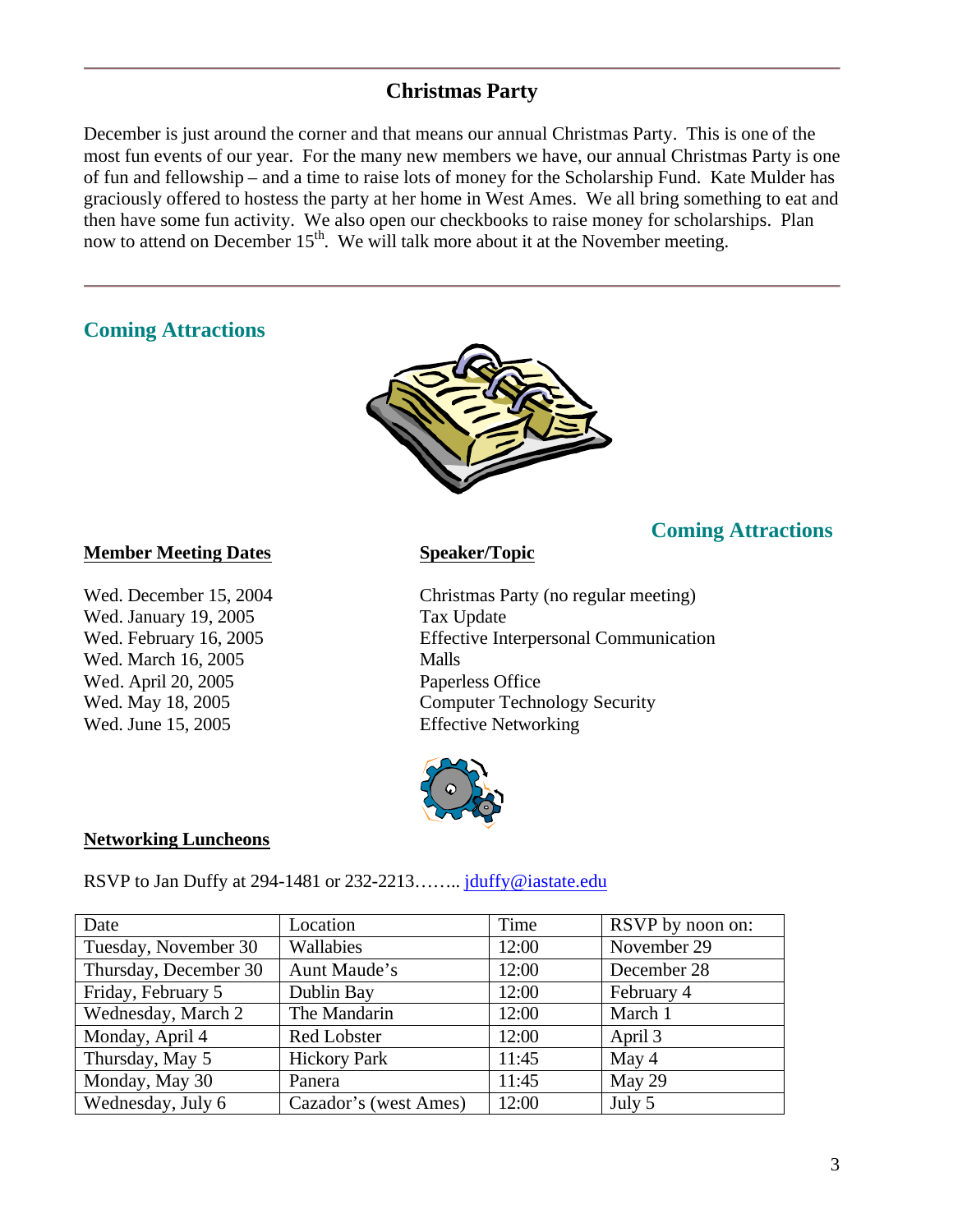#### **Conferences**

Nov. 10-12, 2004 Annual ASWA/AWSCPA Joint Nat'l Conference Chicago, IL June 23-25, 2005 South Central Regional San Antonio, TX

### **November Meeting Agenda**

#### **ASWA Membership Meeting November 17, 2004**

- 1. Call to Order
- 2. Quorum
- 3. Approval of May, September, October minutes
- 4. Treasurer's Report
	- a. Monthly Report
	- b. Budget
- 5. Committee Reports
	- a. Membership
		- (1) Presentation of certificate
	- b. Program
		- (1) Report on Educational Seminar
	- c. Bulletin
	- d. Scholarship
		- (1) Donation from Christie Olsen, National President
- 6. Regional Director Report (optional)
- 7. Old Business
- 8. New Business
	- a. Report on Joint National Conference
	- b. New National Membership Campaign
	- c. Christmas Party
- 9. Announcements
	- a. Next meeting December 15, 2004 (Christmas Party) at Kate Mulder's house, 4705 Dover Drive, Ames

b. Networking Luncheon – Tuesday, November 30, 2004 – Wallabie's – 12:00 noon Adjournment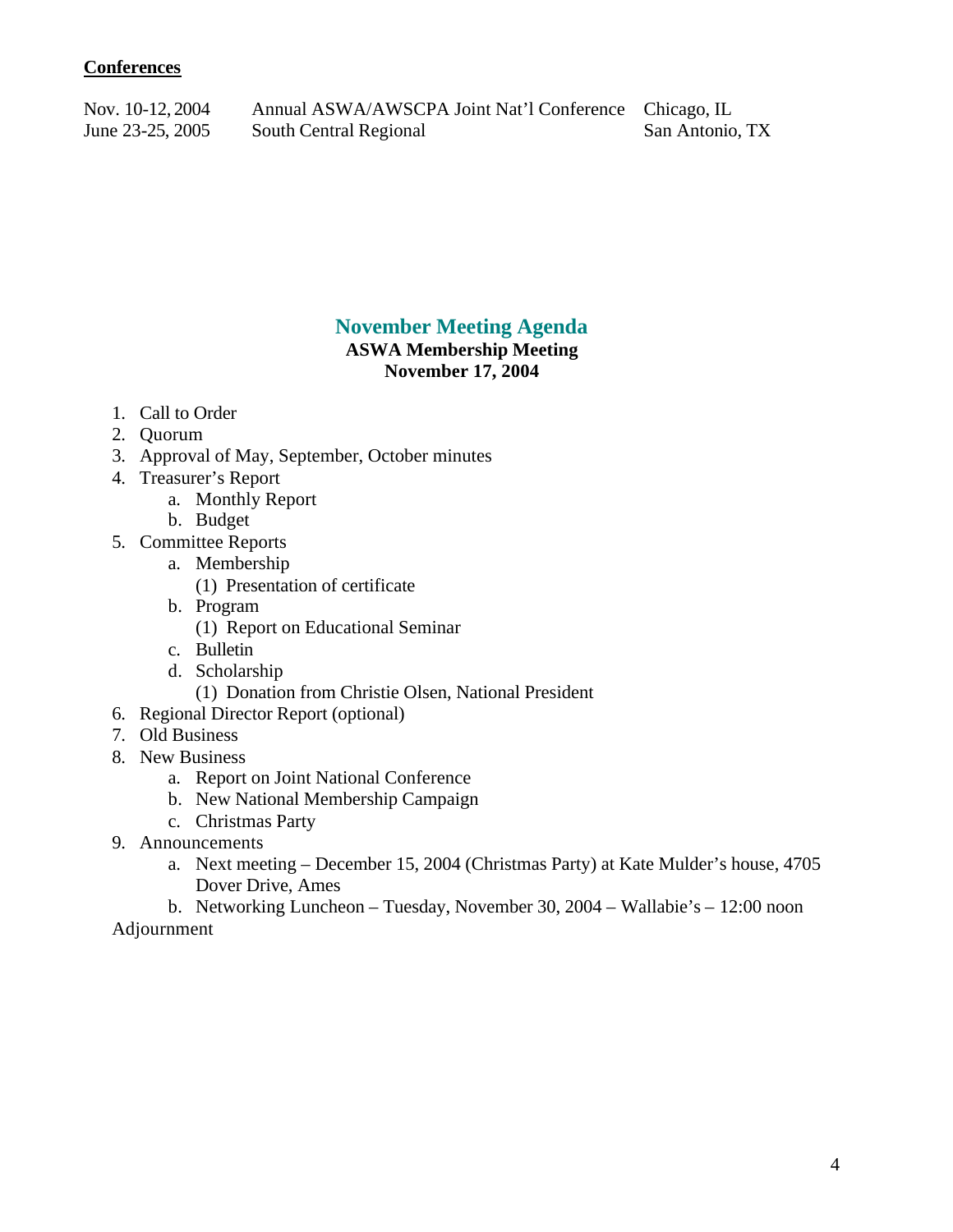### **Membership Minutes**

#### **Minutes American Society of Women Accountants** Ames Chapter #158 Membership Meeting **October 19, 2004**

- **Call to Order:** The October 2004 Membership Meeting of the Ames Chapter #158 was called to order by President Karen Jacobson in Ames on Tuesday, October 19. Those in attendance were Karen Jacobson, Margaret Wilson, Carla Sacco, Kara Mikesell, Kathy Strum, Kate Mulder, Nancy Campbell, Janet Mortvedt, Sue Rybolt and Cindy Sippel and guests Yuanxin Liu, Lori Willyard and Kellee Grimesly. A quorum was present.
- **Suspension of Routine Business:** A motion to suspend all routine business other than that on the agenda was made by Kathy Strum and seconded by Margaret Wilson. Motion carried.
- **Treasurer's Report:** Treasurer's report was presented and placed on file for review. The budget for the year was also presented. Kathy Strum moved that the budget be approved with a possible adjustment for the Education Foundation contribution based on what the Education Foundation is doing (possible \$10 per member donation or something else). Nancy Campbell seconded the motion. Motion carried.

#### **Committee Reports:**

**Membership Committee:** Two applications for membership were presented; Yuanxin Liu and Mary Cox, from Iowa City. Cindy Sippel moved that the membership applications be approved subject to National. Sue Rybolt seconded the motion. Motion carried.

#### **New Business:**

**ASWA National Education Donation:** The new ASWA Education Foundation will be holding a live auction at this year's conference. Chapters are being encouraged to donate items valued at approximately \$100. The group discussed the possibility of purchasing a P. Buckley Moss print to donate for the auction. Nancy Campbell moved that we spend up to \$135 (plus tax) offset by member donations to purchase a P. Buckley Moss print. Cindy Sippel seconded the motion. Motion carried.

#### **Announcements:**

**Next meeting:** Wednesday, November 17, 2004 at Buford's, Ames.

**Networking Luncheons:** October 29, 2004 at The Café at 1:00.

**Adjournment:** Motion made by Margaret Wilson and seconded by Cindy Sippel that the meeting be adjourned. Motion carried. The meeting was adjourned.

Respectfully submitted,

Cindy Sippel Acting Secretary

#### **Minutes American Society of Women Accountants** Ames Chapter #158 Membership Meeting **September 15, 2004**

**Call to Order:** The September 2004 Membership Meeting of the Ames Chapter #158 was called to order by President Karen Jacobson in Ames on Wednesday, September 15 at 6:45 pm. Those in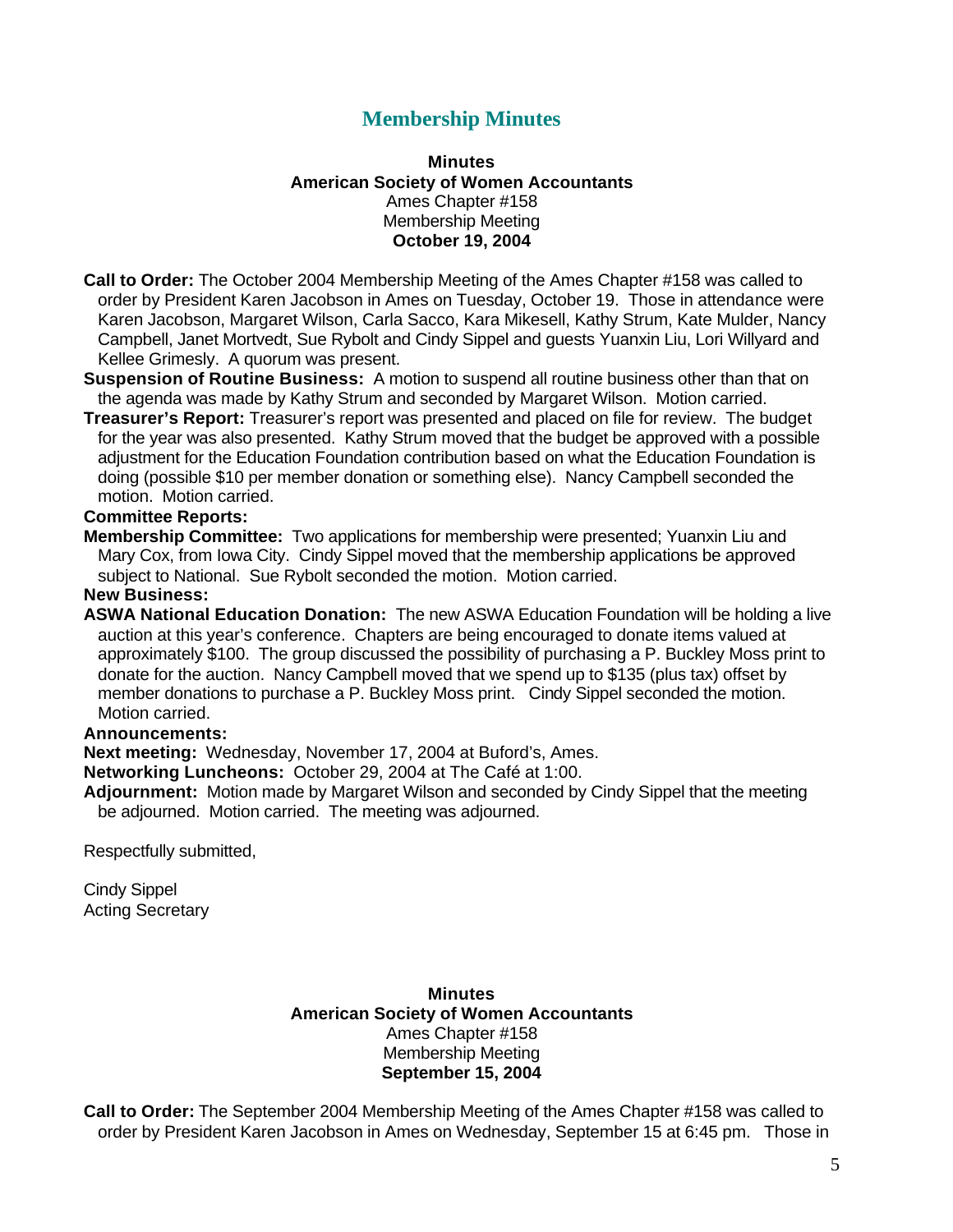attendance were Jan Duffy, Karen Jacobson, Margaret Munson, Mary Mosiman, Carla Sacco, Pat Jenkins, Margaret Wilson, Kara Mikesell, Kathy Strum, Cindy Sippel, and Carolyn Bauer. A quorum was present.

- **Minutes:** There were no official minutes from the July planning meeting. There are no minutes for June 2004 because of lack of a quorum. May minutes will be considered for approval at the next regular meeting.
- **Treasurer's Report:** Treasurer's reports for July and August were presented and will be placed on file for review. The budget will be reviewed at the October meeting.

#### **Committee Reports:**

- **Membership Committee:** A membership certificate was presented to Carla Sacco. An application for regular membership was presented for Carolyn Bauer of Marshalltown. Motion made by Cindy Sippel and seconded by Pat Jenkins that the application be accepted pending approval by National. Motion carried. The member challenge from National ended with one member sponsoring 25 new members. Designation of one of the upcoming meetings as a membership meeting was discussed and no action was taken at this time. Jan Duffy will contact three of the members who have not renewed.
- The meeting was suspended at 6:55 pm for dinner.

The meeting resumed at 7:20 pm.

- **Program Committee:** The October meeting will be the joint meeting hosted by the Des Moines chapter on their regular meeting night, Tuesday, October 19, from 5:30 to 8:30 pm Ankeny Airport. Dinner will be catered by Faith Baptist College. The October bulletin will contain more information about the meeting and travel arrangements. Jan Duffy and Cindy Sippel have met to discuss a seminar/regional conference. At this point, they are considering a four-hour seminar with a mid-May target date and business valuation as a tentative topic. Programs for this year were printed in the September bulletin.
- **Bulletin:** Kara Mikesell reminded us that she is seeking information to include in the bulletin. The group agreed that member bios would be valuable information and Kara will send out a list of questions to help each member draft a bio for publication in a future bulletin. A target is to feature the bios of one new member and one or two tenured members each month. Kara circulated a revised member address list for revisions.
- **Scholarship:** Kathy Strum will follow up on whether the chapter can submit a scholarship for a graduate student to National
- **Regional Director Report:** There was no report from Kate Mulder this month.

#### **New Business:**

- **National Conference:** The National Conference is being held in Chicago in November. There is an amendment to the National By-Laws that will be considered at that meeting. The amendment would require that any membership application not approved by a Chapter be forwarded to National for their consideration. The final decision would be made by National. Our Chapter has 3 votes this year at the National Conference. After discussion, the recommendation of the Chapter is that the delegates are instructed to vote no on the amendment unless significant contrary information is received at the time of the meeting. Kathy Strum, Kate Mulder, and Karen Jacobson plan to attend the meeting. Kathy is unable to serve as delegate because of other obligations at the conference. Jan Duffy moved and Margaret Munson seconded that Kate and Karen be designated Chapter delegates and alternates. Motion carried.
- **National Education Funding:** There has been a recent change in the way ASWA National Scholarships are funded. National has sent a letter (e-mail) containing information about the changes. Let Karen Jacobson know if you don't receive a letter or e-mail soon and she will forward the information.
- **WOI Radio Service Project:** Karen Jacobson will gather information on possible times for taking calls for the fall fund raiser for public radio and will let us know about potential week night time slots.
- **Athletic Events Fund Raiser:** Jan Duffy will look into opportunities to work at ISU events as a fund raiser for the Beverly Wandling Memorial Scholarship.

#### **Announcements:**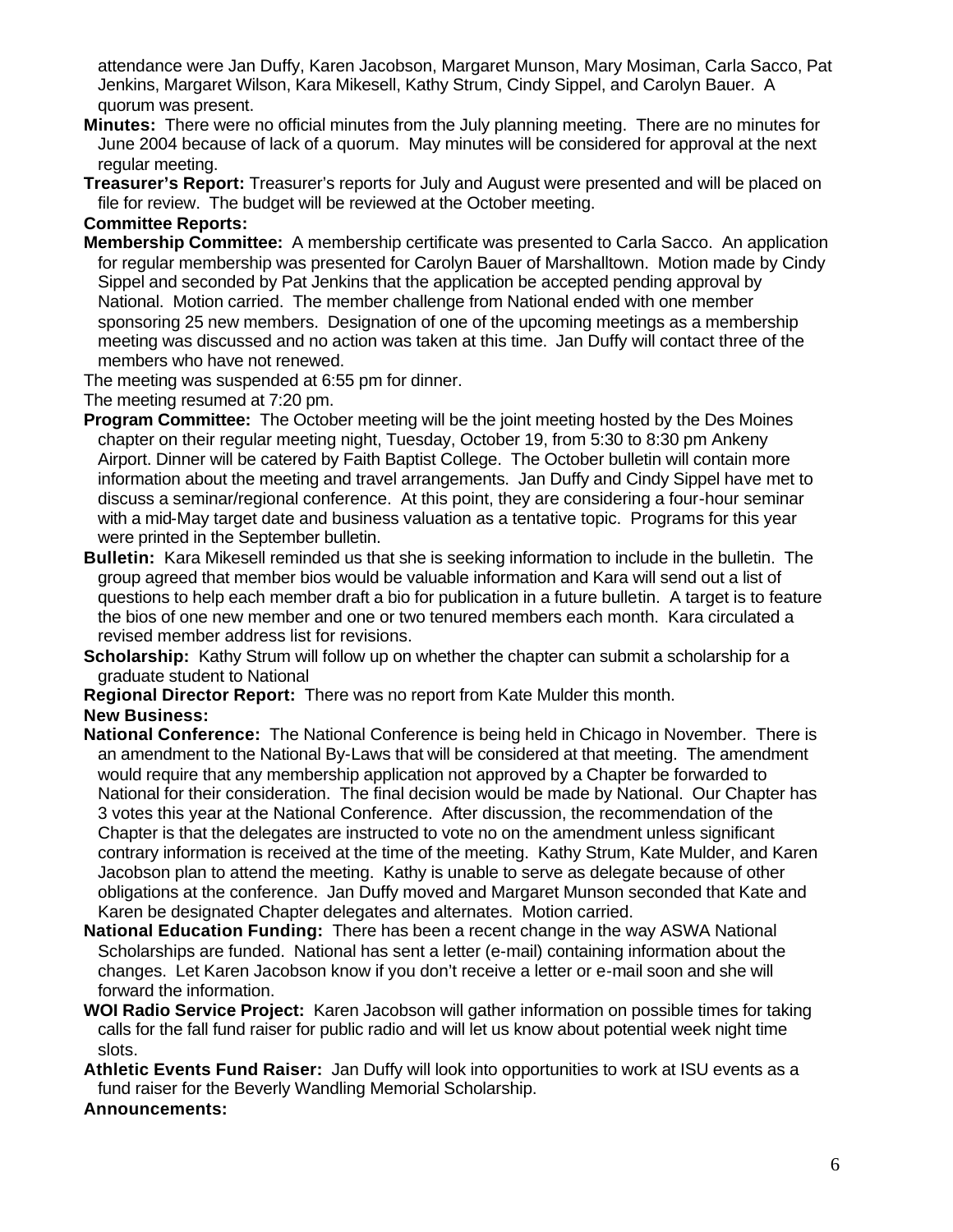- **Networking Luncheons:** The schedule for networking luncheons was printed in the September bulletin. The next luncheon is scheduled for Friday, October 1, 2004, at 11:45 am at Hickory Park. Let Jan Duffy know if you are planning to attend.
- **ISU Business Week Etiquette Luncheon/Dinner:** Jan Duffy sent a note about these events. She will coordinate tickets for anyone interested in attending. The events are next week and tickets must be purchased by tomorrow for the dinner and Friday for the luncheon, so let Jan know right away. Several members have attended in the past and it is a fun event.
- **ISU Accounting Seminar:** ISU will be sponsoring an accounting seminar on December 6. Watch for more information from Jan Duffy.
- **Adjournment:** Motion made by Margaret Wilson and seconded by Cindy Sippel that the meeting be adjourned. Motion carried. The meeting was adjourned at 7:50 pm.

Respectfully submitted,

Margaret Munson **Secretary** 

#### **Membership Meeting Minutes** (reprinted) **May 19, 2004**

**Call to Order**: The May 2004 membership meeting of the Ames Chapter #158 was called to order by President, Cindy Sippel at the Bufords-Starlite Village in Ames on Wednesday May 19, 2004. Those in attendance were Cindy Sippel, Karen Jacobson, Margaret Munson, Jan Duffy, Kate Mulder, Sue Rybolt, Kathy Strum, Marsha Peterson, Elisa Gibson, and Nancy Campbell. Carla Sacco was a guest at the meeting.

**Minutes**: Kate Mulder moved and Marsha Peterson seconded the motion to approve the minutes of the April meeting. Motion carried.

**Treasurer's reports:** The treasurer's report was submitted by Ann Kurtenbach, and will be placed on file for review. Cindy Sippel reported, that all the records had been retrieved from Beverly's office, and the changes had been made at the bank.

#### **Committee reports**:

**Membership**: An application was received from Carla Sacco, and forwarded to national. Sue Rybolt was presented with her membership certificate.

**Program:** Next month will include a report by each of the officers as to the duties and responsibilities of their respective position. Also will be installation of the new officers.

**Scholarship**: A discussion of the rules for applicants was discussed as to whether it was appropriate to give a scholarship to a member or potential member. Janet Mortvedt was presented by the committee as a scholarship recipient. A motion was made by Sue Rybolt and seconded by Marsha Peterson, to accept Janet as the recipient. It was also decided to change the applications, and not ask for social security numbers on future forms. It was also decided that a minimum of \$250, would be awarded.

**Bulletin**: No report

Area Director Report: Kate reminded everyone again in about the Omaha Regional Conference.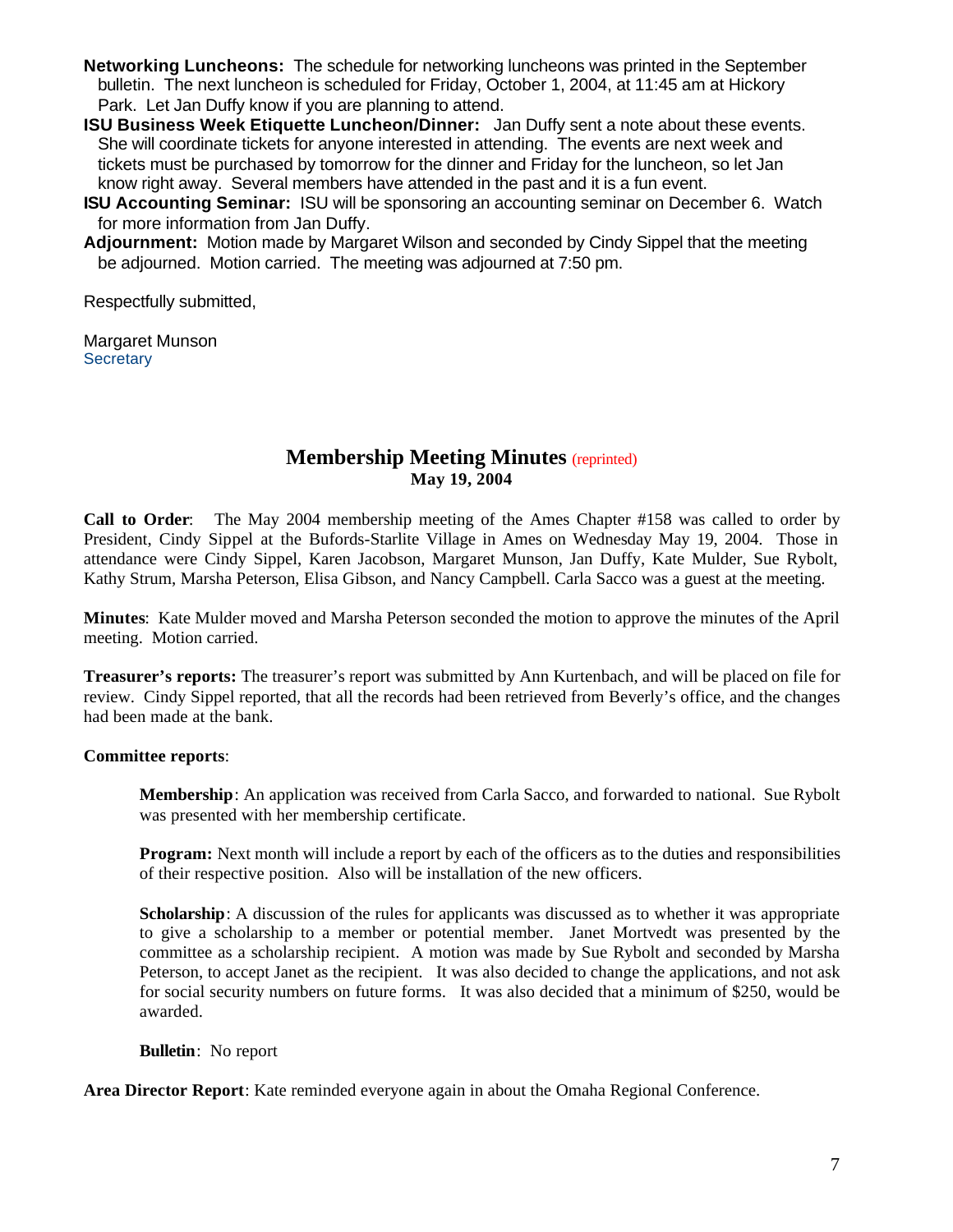**New Business**: The Outstanding Member award was presented to Jan Duffy. She was recognized for her work on scholarship applicants, networking luncheons, and her willingness to hold offices.

**Announcements**: The next meeting will be at Bufords-Starlite Village on June 16, 2004.

Respectfully submitted, Nancy Campbell **Secretary** 

### **Other News**

#### **Joint National Conference Volunteer Request**

**We need more volunteers to introduce speakers and be room managers, as well as to help with Workforce Central where our volunteers report in and pick up supplies for their sessions.** 

- Anyone who attends the conference can participate on the Workforce Committee.
- ♦ Volunteers can introduce the speaker or manage the room for almost any conference session they attend.
- ♦ Volunteers can help coordinate the Workforce by spending free time at the Workforce Central desk.
- ♦ Volunteers can practice public speaking skills through speaker introductions.
- ♦ Volunteers can keep a low profile, attend a session, and manage the room at the same time.
- ♦ Volunteers will meet many new ASWA and AWSCPA members by participating on the Workforce Committee.

Interested volunteers should contact either of us to let us know their availability and assignment preferences. We'll match volunteers to sessions and respond back to volunteers to let them know their expected roles.

Thanks so much for your help and work toward the success of the 2004 Joint National Conference.

| Sincerely,                     |                       |  |
|--------------------------------|-----------------------|--|
| Janet Wade                     | Kate Mulder           |  |
| Ft. Walton Beach Chapter, ASWA | Ames Chapter, ASWA    |  |
| janrw@cox.net                  | cmulder@nev.hfmgt.com |  |
| 850-862-8909                   | 515-382-6596          |  |

The October issue of ASWA's THE COMMUNIQUÉ is now available online at http://www.aswa.org/files/members/October\_2004.pdf

This issue contains:

- An introduction to the new ASWA "Recruiting Counts" Club member campaign
- The latest information on the upcoming ASWA/AWSCPA Joint National Conference
- Information about National Board of Director nominations and the Nominating Committee process
- A preview of the Annual Business Meeting and credentials process for chapter delegates
- Information about entering submissions for the Presidents' Communication Award
- An overview of ASWA's privacy notice

In every issue: